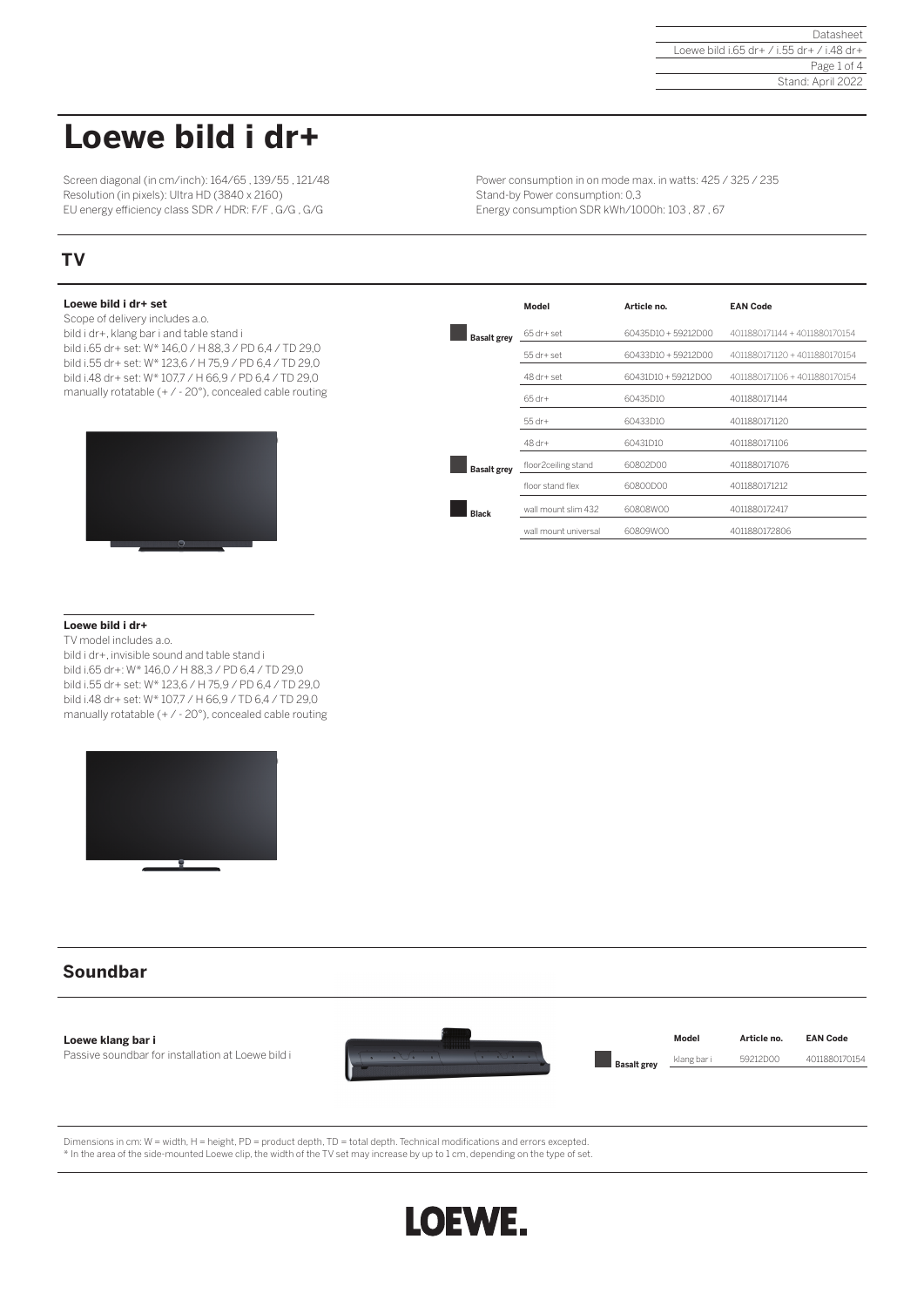# **Set-up options**

Further set-up options are possible. Your dealer will be happy to advise you.

### **Set up option ground**

#### floor2ceiling stand

bild i.65 dr+ set: W\* x H x PD x TD/FP = 145,7 x 86,8 x 6,4 x 18,0 bild i.55 dr+ set: W\* x H x PD x TD/FP = 123,6 x 74,4 x 6,4 x 17,5 bild i.48 dr+ set: W\* x H x PD x TD/FP = 107,7 x 65,4 x 6,4 x 17,1 bild i.65 dr+: W\* x H x PD x TD/FP = 145,7 x 85,8 x 6,4 x 18,0 bild i.55 dr+: W\* x H x PD x TD/FP = 123,6 x 73,4 x 6,4 x 17,5 bild i.48 dr+: W\* x H x PD x TD/FP = 107,7 x 64,4 x 6,4 x 17,1 manually rotatable (+/– 110°), concealed cable routing, height adjustable (220-290 cm)

#### floor stand flex

bild i.65 dr+ set: W\* x H x PD x TD/FP = 145,7 x 128,9 x 6,4 x 54,0 bild i.55 dr+ set: W\* x H x PD x TD/FP = 123,6 x 116,5 x 6,4 x 54,0 bild i.48 dr+ set: W\* x H x PD x TD/FP = 120,8 x 107,5 x 6,4 x 54,0 bild i.65 dr+: W\* x H x PD x TD/FP | 145,7 x 128,9 x 6,4 x 54,0 bild i.55 dr+: W\* x H x PD x TD/FP | 123,6 x 116,5 x 6,4 x 54,0 bild i.48 dr+: W\* x H x PD x TD/FP | 120,8 x 107,5 x 6,4 x 54,0 manually rotatable (+/– 45°), concealed cable routing, with or without carrier for accessory tray or soundbar



#### **Set up option wall** wall mount slim 432

bild i.65 dr+ set: W\* x H x PD x TD | 146,0 x 86,8 x 6,4 x 8,4 bild i.55 dr+ set: W\* x H x PD x TD | 123,6 x 74,4 x 6,4 x 8,4 bild i.48 dr+ set: W\* x H x PD x TD | 107,7 x 65,4 x 6,4 x 8,5 bild i.65 dr+: W\* x H x PD x TD | 146,0 x 85,8 x 6,4 x 8,4 bild i.55 dr+: W\* x H x PD x TD | 123,6 x 73,4 x 6,4 x 8,4 bild i.48 dr+: W\* x H x PD x TD | 107,7 x 64,4 x 6,4 x 8,5 flat mounting

#### wall mount universal

bild i.65 dr+ set: W\* x H x PD x TD/FP | 145,7 x 86,8 x 6,4 x 10,1 bild i.55 dr+ set: W\* x H x PD x TD/FP | 123,6 x 74,4 x 6,4 x 10,1 bild i.48 dr+ set: W\* x H x PD x TD/FP | 107,7 x 65,4 x 6,4 x 10,2 bild i.65 dr+: W\* x H x PD x TD/FP | 145,7 x 85,8 x 6,4 x 10,1 bild i.55 dr+: W\* x H x PD x TD/FP | 123,6 x 73,4 x 6,4 x 10,1 bild i.48 dr+: W\* x H x PD x TD/FP | 107,7 x 64,4 x 6,4 x 10,2 tiltable mounting



Dimensions in cm: W = width, H = height, PD = product depth, TD = total depth. Technical modifications and errors excepted.

\* In the area of the side-mounted Loewe clip, the width of the TV set may increase by up to 1 cm, depending on the type of set.

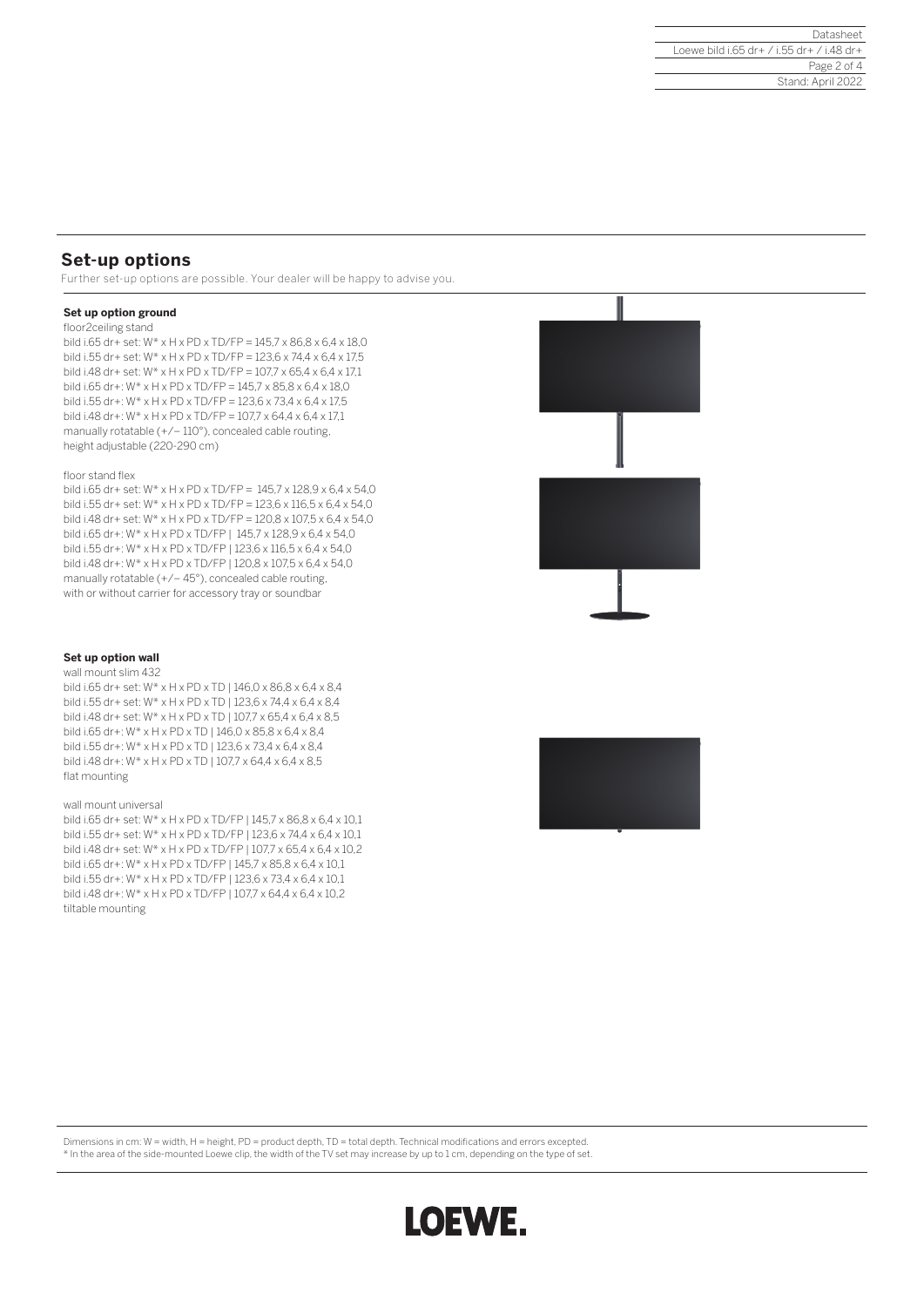## **Technical Information**

| bild i dr+ set (included klang bar i)                                                              | 65                                                  | 55                                            | 48                                                  |
|----------------------------------------------------------------------------------------------------|-----------------------------------------------------|-----------------------------------------------|-----------------------------------------------------|
| Image                                                                                              |                                                     |                                               |                                                     |
| Resolution (in pixels)                                                                             | Ultra HD (3840 x 2160)                              | Ultra HD (3840 x 2160)                        | Ultra HD (3840 x 2160)                              |
| Display technology                                                                                 | OLED (WRGB Pixel)                                   | OLED (WRGB Pixel)                             | OLED (WRGB Pixel)                                   |
| Screen diagonal (in cm/inch) / Response time (in ms)                                               | 164/65/1                                            | 139/55/1                                      | 121/48/1                                            |
| Peak luminance (in cd/m <sup>2</sup> ) / Viewing angle (h/v)                                       | 800/120°                                            | 800/120°                                      | 800/120°                                            |
| Ultra HD scaling / Image+ Active / Adaptive Contrast / 24p                                         | $\bullet/-/\bullet/\bullet$                         | $\bullet/\bullet/-/\bullet$                   | $\bullet/\bullet/-/\bullet$                         |
| HDR (HLG / HDR10 / Dolby Vision™) / WCG                                                            | $\bullet$ / $\bullet$ / $\bullet$ / $\bullet$       | $\bullet$ / $\bullet$ / $\bullet$ / $\bullet$ | $\bullet/\bullet/\bullet/\bullet$                   |
| Video auto-dimming (VBD+) / Interior auto-dimming (OPC)                                            | $-$ / $\bullet$                                     | $-$ / $\bullet$                               | $-$ / $\bullet$                                     |
| Receiption                                                                                         |                                                     |                                               |                                                     |
| DVB-T2/C/S2 HD <sup>1</sup> / Multi ATV / Unicable / Dual Channel                                  | $\bullet$ / $\bullet$ / $\bullet$ / $-$             | $\bullet$ / $\bullet$ / $\bullet$ / $-$       | $\bullet$ / $\bullet$ / $\bullet$ / $-$             |
| MPEG / MPEG2 / MPEG4 (H.264) / HEVC (H.265)                                                        | $\bullet$ / $\bullet$ / $\bullet$ / $\bullet$       | $\bullet$ / $\bullet$ / $\bullet$ / $\bullet$ | $\bullet/\bullet/\bullet/\bullet$                   |
| DVB radio                                                                                          |                                                     |                                               |                                                     |
|                                                                                                    | $\bullet$                                           | $\bullet$                                     | $\bullet$                                           |
| Audio                                                                                              |                                                     |                                               |                                                     |
| Output in watts (sine / music) / driver (active + passive)                                         | $2 \times 20 / 2 \times 40 / 8$                     | $2 \times 20 / 2 \times 40 / 8$               | $2 \times 20 / 2 \times 40 / 8$                     |
| Acoustic speaker concept                                                                           | klang bar i                                         | klang bar i                                   | klang bar i                                         |
| Magic moment / front firing / down firing                                                          | $-$ / $\bullet$ / $-$                               | $-/-$                                         | $-/-$                                               |
| Dolby: Audio / Digital / Digital Plus / Atmos / DTS: HD                                            | $\bullet/\bullet/\bullet/\bullet/\bullet$           | $\bullet/\bullet/\bullet/\bullet/\bullet$     | $\bullet/\bullet/\bullet/\bullet/\bullet$           |
| Automatic Volume Control (AVC) / Mimi Defined™                                                     | $\bullet/-$                                         | $\bullet/-$                                   | $\bullet/$ $-$                                      |
| Individual bass and treble control / Loudness                                                      |                                                     |                                               |                                                     |
|                                                                                                    | 7-Band EQ $/$ $-$                                   | 7-Band EQ $/$ $-$                             | 7-Band EQ $/$ $-$                                   |
| Audio out control: variable / fixed / Subwoofer                                                    | $-$ / $\bullet$ / $\bullet$                         | $-$ / $\bullet$ / $\bullet$                   | $-$ / $\bullet$ / $\bullet$                         |
| Operation                                                                                          |                                                     |                                               |                                                     |
| Loewe os / Home Screen (incl. favorites)                                                           | os7/                                                | os7/                                          | os7/                                                |
| Loewe app / Vivid app / my Loewe app (all: Android + iOS)                                          | $-$ / $\bullet$ / $\bullet$                         | $-$ / $\bullet$ / $\bullet$                   | $-/-$                                               |
| Voice control by Alexa skills / Vidaa voice                                                        | $\overline{\bullet}$ / $\overline{\bullet}$         | $\bullet/\bullet$                             | $\bullet/\bullet$                                   |
| Electronic Program Guide / EPG key word search                                                     | $\bullet/-$                                         | $\bullet/-$                                   | $\bullet/-$                                         |
| Mediatext (HbbTV) / Teletext / page memory                                                         | $\bullet$ / $\bullet$ / 792                         | $\bullet$ / $\bullet$ / 792                   | $\bullet$ / $\bullet$ / 792                         |
| Menu languages / Context related help                                                              | $\bullet^2/\bullet$                                 | $\bullet^2/\bullet$                           | $\frac{2}{\pi}$                                     |
| Parental Lock / Automatic turn-off / Timer                                                         | $\bullet/\bullet/\bullet$                           | $\bullet/\bullet/\bullet$                     | $\bullet/\bullet/\bullet$                           |
| Instant Channel Zapping / Quick Start Mode                                                         | $-$ / $\bullet$                                     | $-$ / $\bullet$                               | $-$ / $\bullet$                                     |
| Number of stations in channel list incl. AV and radio                                              | 10.000                                              | 10.000                                        | 10.000                                              |
| PIP (AV) <sup>3</sup> / Full PIP / Splitscreen TV: Videotext                                       |                                                     |                                               |                                                     |
|                                                                                                    | $-/-/$ $\bullet$                                    | $-/-/$ $\bullet$                              | $-/-/$                                              |
| Software update (via USB / Internet)                                                               | $\bullet/\bullet$                                   | $\bullet$ / $\bullet$                         | $\bullet$ / $\bullet$                               |
| Hotel Mode (Standard / CEC / IP / RS232)                                                           | $\bullet/-/-/-$                                     | $\bullet/-/-/-$                               | $\bullet/-/-/-$                                     |
| Multimedia                                                                                         |                                                     |                                               |                                                     |
| Loewe dr+: storage capacity in GB / USB recording / timeshift                                      | $1.000$ / $\bullet$ / $\bullet$                     | $1.000$ / $\bullet$ / $\bullet$               | $1.000$ / $\bullet$ / $\bullet$                     |
| Photo player / Music player / Video player <sup>4</sup>                                            | $\bullet/\bullet/\bullet$                           | $\bullet/\bullet/\bullet$                     | $\bullet/\bullet/\bullet$                           |
| Digital Media Renderer (incl. Ultra HD) / Bluetooth music player                                   | $\bullet/\bullet$                                   | $\bullet/\bullet$                             | $\bullet/\bullet$                                   |
| Internet apps / Internet browser / Internet radio <sup>5</sup>                                     | $\bullet/\bullet/\bullet$                           | $\bullet/\bullet/\bullet$                     | $\bullet/\bullet/\bullet$                           |
| YouTube / Amazon prime video / Netflix                                                             | $\bullet/\bullet/\bullet$                           | $\bullet/\bullet/\bullet$                     | $\bullet/\bullet/\bullet$                           |
|                                                                                                    |                                                     |                                               |                                                     |
| <b>Connectivity and Interfaces</b>                                                                 |                                                     |                                               |                                                     |
| HDMI 2.0b / HDMI 2.1 <sup>6</sup>                                                                  | 4 x HDMI 2.1 <sup>6</sup>                           | 4 x HDMI 2.1 <sup>6</sup>                     | $4 \times$ HDMI 2.1 <sup>6</sup>                    |
| HDCP 2.2 / HDMI-CEC / ARC / eARC                                                                   | $\bullet/\bullet/\bullet/\bullet$                   | $\bullet$ / $\bullet$ / $\bullet$ / $\bullet$ | $\bullet$ / $\bullet$ / $\bullet$                   |
| USB / Bluetooth / Screen Mirroring (Miracast)                                                      | $4(2 \times \text{USB } 3.0) / \cdot \cdot / \cdot$ | $4(2 \times \text{USB } 3.0) / \cdot / \cdot$ | $4(2 \times \text{USB } 3.0) / \cdot \cdot / \cdot$ |
| LAN network connection / WLAN (Wi-Fi) integrated                                                   | $\bullet$ / $\bullet$                               | $\bullet$ / $\bullet$                         | $\bullet/\bullet$                                   |
| Common Interface / CI Plus (CI+) 1.4 ECP certified?                                                |                                                     | 1                                             | $\mathbf{1}$                                        |
| Digital audio: optical TOSLINK / Mini TOSLINK / ARC / eARC                                         | $-$ / $\bullet$ / $\bullet$                         | $-$ / $\bullet$ / $\bullet$                   | $-/ /$ $\bullet$ $/$ $\bullet$                      |
| Analogue audio out variable / fix (jack 3.5 mm)                                                    | $-$ / $\bullet$                                     | $-$ / $\bullet$                               | $-$ / $\bullet$                                     |
| Center speaker in (via adapter cable) / Cube connector stereo                                      | $-$ / $\bullet$                                     | $-$ / $\bullet$                               | $-$ / $\bullet$                                     |
| Kensington anti theft lock                                                                         | $\bullet$                                           | $\bullet$                                     | $\bullet$                                           |
|                                                                                                    |                                                     |                                               |                                                     |
| <b>Energy</b>                                                                                      |                                                     |                                               |                                                     |
| EPREL registration No.                                                                             | 1133684                                             | 11333750                                      | 1133779                                             |
| Power switch / Mains voltages                                                                      | $-$ / 220-240V, 50/60 Hz                            | - / 220-240V, 50/60 Hz                        | $-$ / 220-240V, 50/60 Hz                            |
| Ambient Brightness Control                                                                         | $\bullet$                                           | $\bullet$                                     | $\bullet$                                           |
| WoLAN / WoWLAN / Fast Power-On (with increased consumption)                                        | $\bullet/\bullet/\bullet$                           | $\bullet/\bullet/\bullet$                     | $\bullet/\bullet/\bullet$                           |
| <b>Dimensions</b>                                                                                  |                                                     |                                               |                                                     |
| Weight (approx.) in kg without setup solution                                                      | 31,1                                                | 24,7                                          | 17,4                                                |
| Weight (approx.) in kg incl. standard setup solution                                               | 37,1                                                | 30,7                                          | 23,4                                                |
| W* x H x D (approx.) in cm without setup solution (* incl. signature flag)                         | 146,0 x 86,8 x 6,4                                  | 123,6 x 74,4 x 6,4                            | $107.7 \times 65.4 \times 6.4$                      |
| $W^* \times H \times D$ (approx.) in cm incl. wall mount slim (* incl. signature flag)             | 146,0 x 86,8 x 8,4                                  | 123,6 x 74,4 x 8,4                            | 107,7 x 65,4 x 8,5                                  |
|                                                                                                    |                                                     |                                               |                                                     |
| $W^* \times H \times D$ (approx.) in cm incl. table stand (* incl. signature flag)<br>VESA support | 146,0 x 88,3 x 29,0                                 | 123,6 x 75,9 x 29,0                           | $107.7 \times 66.9 \times 29.0$                     |
|                                                                                                    | 300 x 200                                           | 300 x 200                                     | $300 \times 200$                                    |
| <b>Scope of Delivery</b>                                                                           |                                                     |                                               |                                                     |
| Speaker                                                                                            | klang bar i (separated)                             | klang bar i (separated)                       | klang bar i (separated)                             |
| Setup Solution                                                                                     | table stand i                                       | table stand i                                 | table stand i                                       |
| Remote control incl. batteries                                                                     | Loewe remote                                        | Loewe remote                                  | Loewe remote                                        |
| Manual / power cord                                                                                | $\bullet / \bullet (2.5 \, \text{m})$               | $\bullet / \bullet (2.5 \, \text{m})$         | $\bullet / \bullet (2, 5 \, \text{m})$              |
|                                                                                                    |                                                     |                                               |                                                     |
| <b>Optional accessories</b>                                                                        |                                                     |                                               |                                                     |
| Selection of recommended setup solutions                                                           | floor2ceiling stand, floor stand flex,              |                                               |                                                     |
|                                                                                                    | wall mount slim 432, wall mount universal           |                                               |                                                     |

• = included/installed — = not included / possible<br><sup>3)</sup> Reception of DVB-T2 HD is available in selected countries. Reception of digital channels may be limited by individual regulations from the respective broadcaster/pr

All product and company names are trademarks™ or registered® trademarks of their respective holders. Use of them does not imply any affiliation with or endorsement by them. The country, Service offers are all handled indiv